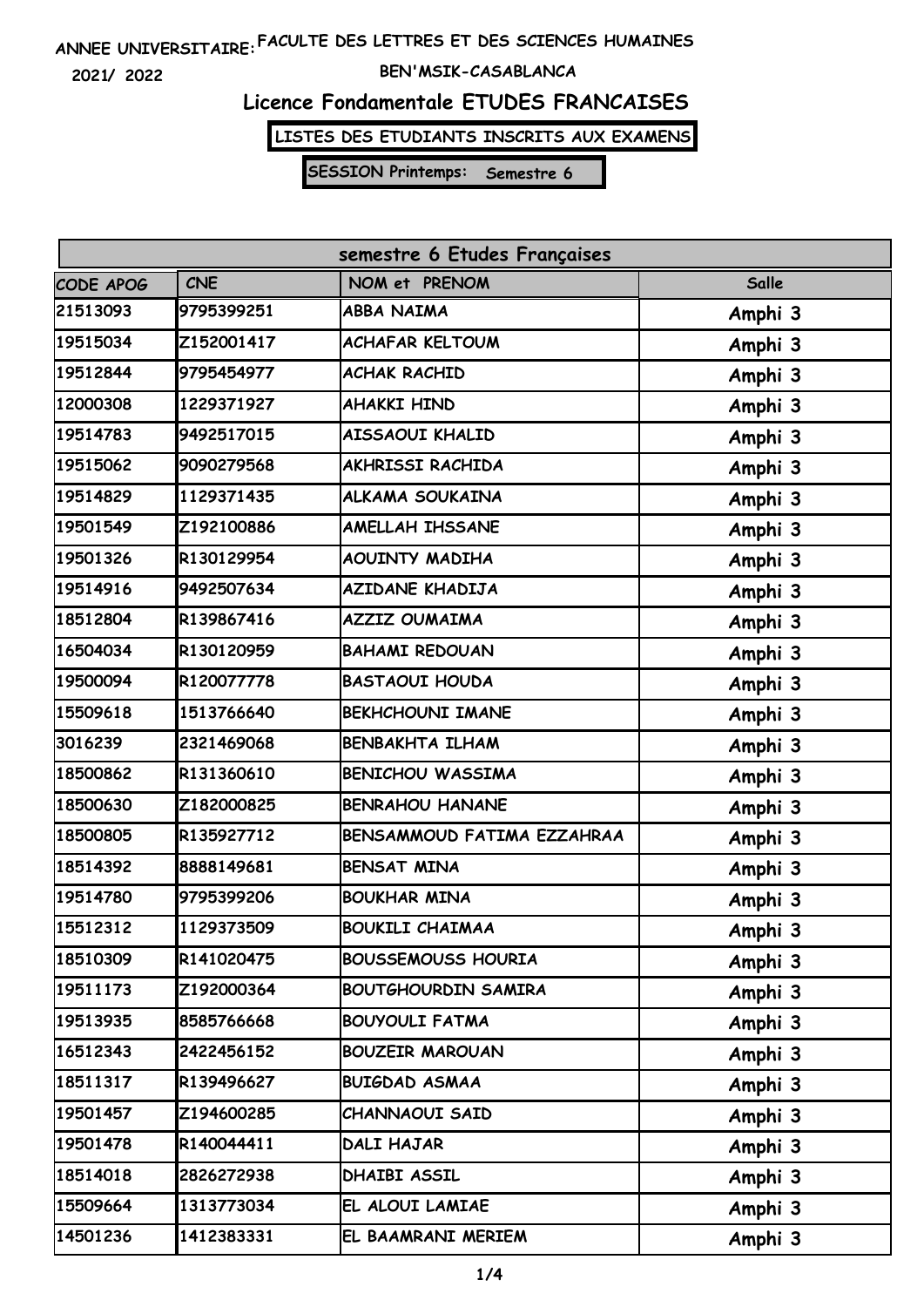**2021/ 2022**

#### **BEN'MSIK-CASABLANCA**

### **Licence Fondamentale ETUDES FRANCAISES**

**LISTES DES ETUDIANTS INSCRITS AUX EXAMENS**

| semestre 6 Etudes Françaises |            |                             |         |  |  |
|------------------------------|------------|-----------------------------|---------|--|--|
| CODE APOG                    | <b>CNE</b> | NOM et PRENOM               | Salle   |  |  |
| 17510754                     | 1210555853 | EL BAGHDADI KHAOULA         | Amphi 3 |  |  |
| 17504705                     | R130123701 | EL FENNE KHADIJA            | Amphi 3 |  |  |
| 13011479                     | 1128349298 | EL GOURICHI OUSSAMA         | Amphi 3 |  |  |
| 19515649                     | 9896284396 | EL HAJJI HASSAN             | Amphi 3 |  |  |
| 19511906                     | P139521907 | EL LAISSATI HANAE           | Amphi 3 |  |  |
| 7006725                      | 2623469207 | EL MACHRAFI MERIEM          | Amphi 3 |  |  |
| 16506117                     | R134653938 | EL MESKINE BOUCHRA          | Amphi 3 |  |  |
| 19501338                     | Z194600181 | EL YAQOUTI HIND             | Amphi 3 |  |  |
| 17504464                     | R135677104 | <b>ELALLAM KHAOULA</b>      | Amphi 3 |  |  |
| 19515138                     | 8282004781 | ELGOSAIRI AHMED             | Amphi 3 |  |  |
| 18508445                     | R140111375 | <b>ELHASSYAN YOUSRA</b>     | Amphi 3 |  |  |
| 16500460                     | R139678809 | <b>ELKAABI CHAIMAE</b>      | Amphi 3 |  |  |
| 13001157                     | 1313414963 | <b>ELOUAFI NAIMA</b>        | Amphi 3 |  |  |
| 15512292                     | 9997245269 | ELOUAHBI AHMED              | Amphi 3 |  |  |
| 13004447                     | 1310376519 | <b>ENARHMOUCHY SAFAA</b>    | Amphi 3 |  |  |
| 8002991                      | 2825285012 | <b>ERROTBI SOUKAINA</b>     | Amphi 3 |  |  |
| 9004274                      | 9593454387 | <b>ESSEKKAKI ABDELLATIF</b> | Amphi 3 |  |  |
| 18502436                     | Z182000194 | <b>ET-TAFLATE HASSNAE</b>   | Amphi 3 |  |  |
| 19513887                     | 9997448043 | <b>ETTAWSI LAILA</b>        | Amphi 3 |  |  |
| 16506668                     | R138654265 | EZ-ZAKY KHADIJA             | Amphi 3 |  |  |
| 18514054                     | 9896281233 | <b>FADIL HAMID</b>          | Amphi 3 |  |  |
| 19515748                     | 2220449959 | <b>FATOUHI SOAD</b>         | Amphi 3 |  |  |
| 19515119                     | 9694400078 | <b>GHAFOUR BOUCHRA</b>      | Amphi 3 |  |  |
| 21516230                     | F131235863 | HADDAD OUMAIMA              | Amphi 3 |  |  |
| 16500363                     | R135912039 | HADRI ASSIA                 | Amphi 3 |  |  |
| 15506707                     | 1513373489 | <b>HAFDI FERDAOUSS</b>      | Amphi 3 |  |  |
| 16500303                     | R133683768 | HAFID IMANE                 | Amphi 3 |  |  |
| 18512800                     | K133524817 | HALLAOUI SOUFIANE           | Amphi 3 |  |  |
| 17504315                     | R130898361 | HANANE NADIA                | Amphi 3 |  |  |
| 19514540                     | 1027401492 | HJIRAT HAJAR                | Amphi 3 |  |  |
| 14505785                     | 1414411252 | IDYAHIA LAILA               | Amphi 3 |  |  |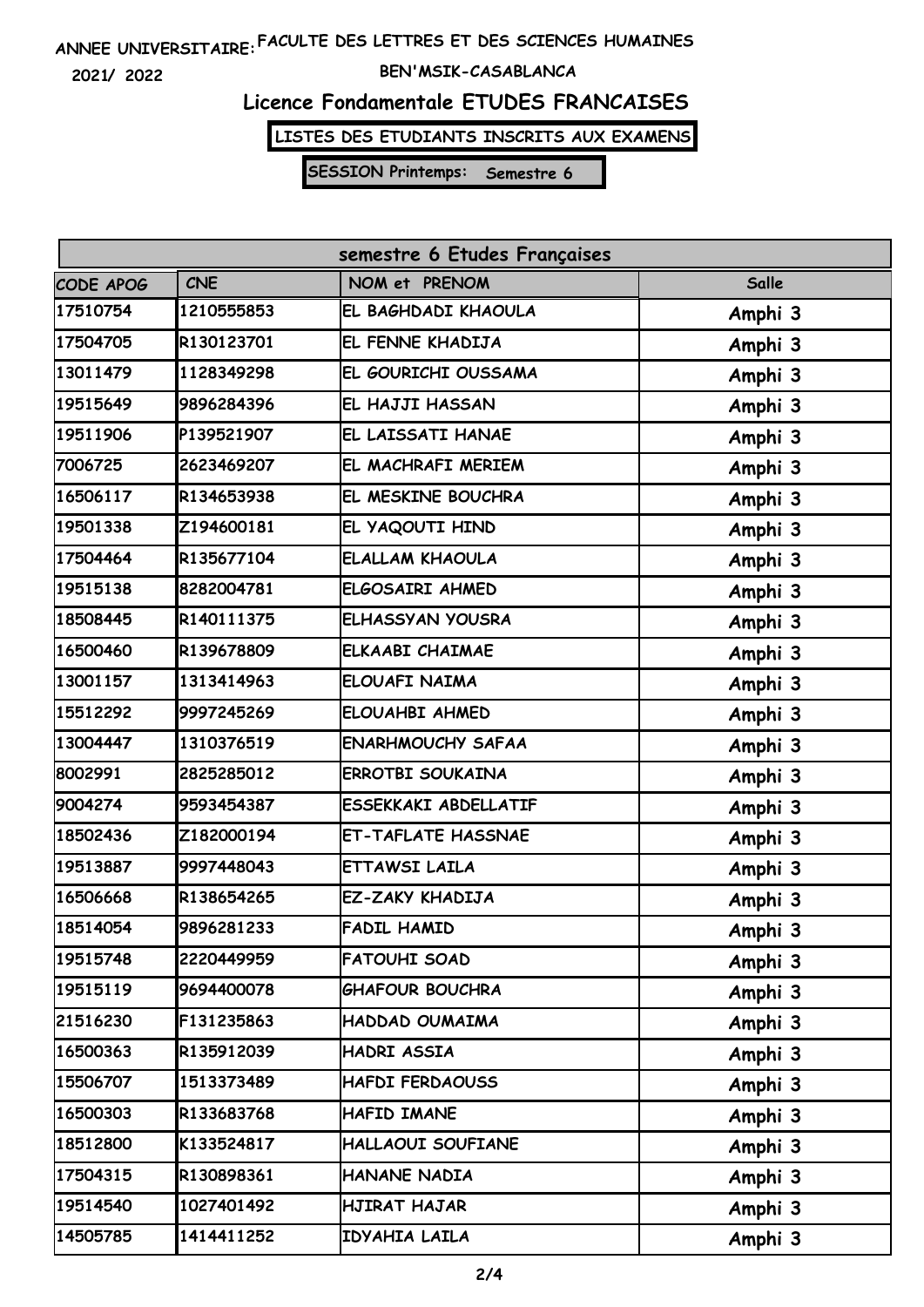**2021/ 2022**

#### **BEN'MSIK-CASABLANCA**

### **Licence Fondamentale ETUDES FRANCAISES**

**LISTES DES ETUDIANTS INSCRITS AUX EXAMENS**

| semestre 6 Etudes Françaises |            |                         |              |  |  |
|------------------------------|------------|-------------------------|--------------|--|--|
| CODE APOG                    | <b>CNE</b> | NOM et PRENOM           | <b>Salle</b> |  |  |
| 6038115                      | 2626393702 | <b>JAAFARI NADIRA</b>   | Amphi 3      |  |  |
| 18502214                     | R130056854 | JABIRI DOUNIA           | Amphi 3      |  |  |
| 17511788                     | 9090393788 | <b>JADOUD AICHA</b>     | Amphi 3      |  |  |
| 15501256                     | R143034985 | <b>JAHROUD KAWTAR</b>   | Amphi 3      |  |  |
| 17513714                     | R130089921 | <b>JANAH KHADIJA</b>    | Amphi 3      |  |  |
| 19512997                     | 9997449402 | KABIRI ILHAM            | Amphi 3      |  |  |
| 16514003                     | K138379496 | <b>LAALOUJ MARIEM</b>   | Amphi 3      |  |  |
| 3025684                      | 2222503829 | LAAMRI FATIMA           | Amphi 3      |  |  |
| 16500497                     | R135417311 | LAGLIL ZAHIRA           | Amphi 3      |  |  |
| 18507553                     | Z182100514 | <b>LAOURARI IMANE</b>   | Amphi 3      |  |  |
| 18500738                     | F140003825 | LATIF FATIMA- EZZAHRA   | Amphi 3      |  |  |
| 19503896                     | R100111979 | LATIFI SAFAA            | Amphi 3      |  |  |
| 20513291                     | F134206683 | <b>MALAK OUMAIMA</b>    | Amphi 3      |  |  |
| 19512951                     | 1311329761 | <b>MATTOS ABDEDDAIM</b> | Amphi 3      |  |  |
| 18503142                     | R131211234 | <b>MEFTAH IMANE</b>     | Amphi 3      |  |  |
| 19500034                     | Z192100050 | <b>MIRISSE MERIAM</b>   | Amphi 3      |  |  |
| 10008141                     | 2220453286 | MOUAHID AMAL            | Amphi 3      |  |  |
| 20515428                     | 2624416608 | <b>MOUSTAHSAN HIND</b>  | Amphi 3      |  |  |
| 19513853                     | 9291484260 | MOUTAWAKKIL MARIEM      | Amphi 3      |  |  |
| 19513246                     | G141010007 | <b>MRIYEH BOUCHRA</b>   | Amphi 3      |  |  |
| 19501030                     | Z192100923 | NACHID LAILA            | Amphi 3      |  |  |
| 19504723                     | R139418187 | <b>NAIM ISMAIL</b>      | Amphi 3      |  |  |
| 19514915                     | 1975197501 | NAJIM AHMED             | Amphi 3      |  |  |
| 14510803                     | 1027393490 | NAJIM AMINE             | Amphi 3      |  |  |
| 11006386                     | 1128365087 | NAZIH KARIMA            | Amphi 3      |  |  |
| 19513663                     | 2198454446 | NEJMI BRAHIM            | Amphi 3      |  |  |
| 12001554                     | 1229383282 | OUAMOUNI ISMAIL         | Amphi 3      |  |  |
| 11001014                     | 1129356543 | OUSSAOU CHAIMAA         | Amphi 3      |  |  |
| 17511320                     | 9996461058 | RAGUEB FATIMA EZZAHRA   | Amphi 3      |  |  |
| 18507927                     | Z182000790 | RAMLI AMAL              | Amphi 3      |  |  |
| 19502173                     | Z191500396 | RAZKAOUI KHADIJA        | Amphi 3      |  |  |